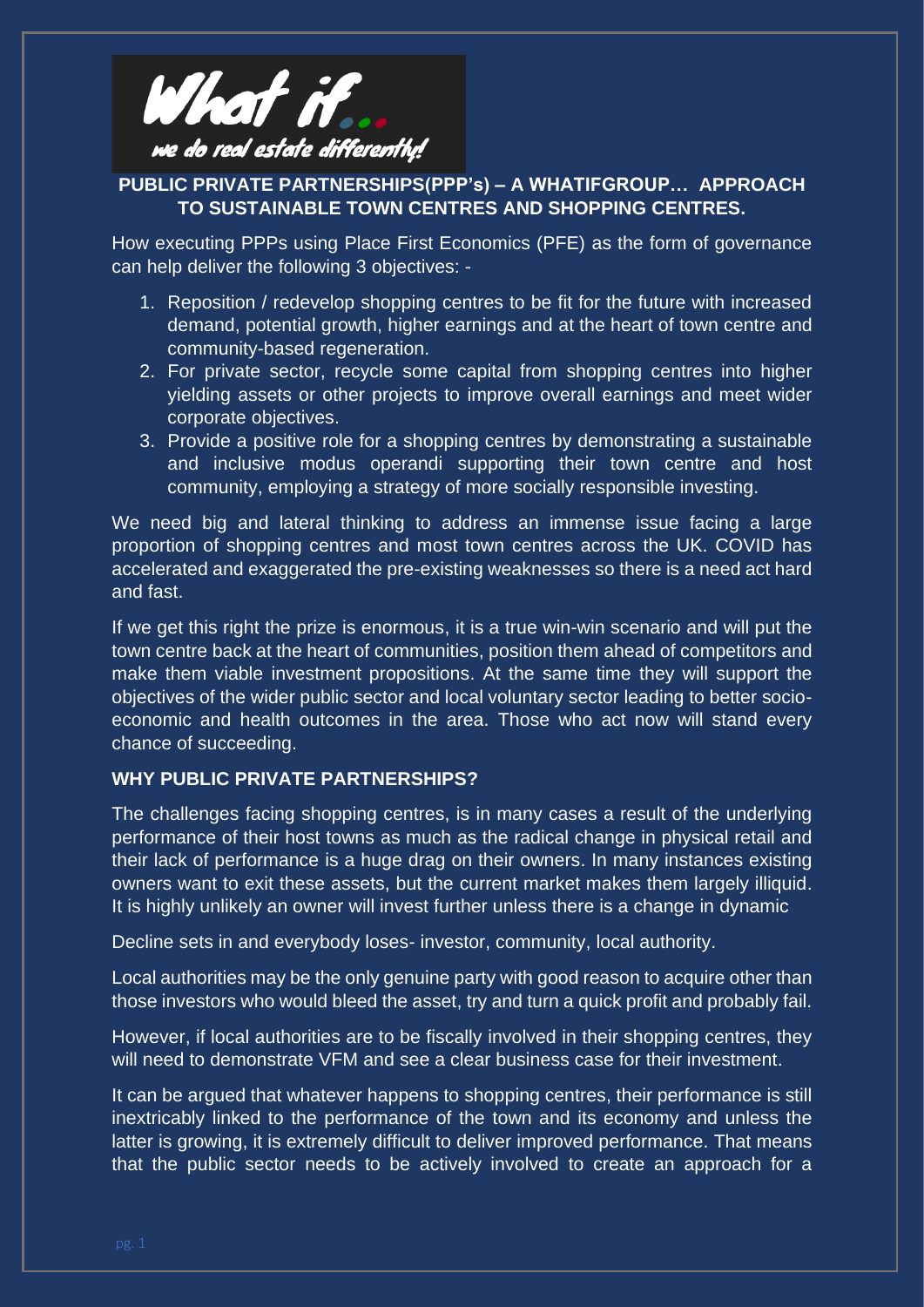

shopping centre that links to wider socio-economic strategies, including improving health, thereby creating a positive impact on their budgets.

Therefore, there is a need to adapt a new approach that can address the underlying socioeconomic and physical issues in town centres and help improve performance. This requires collaboration between the private sector and the public sector being local, regional, central government organisations or a combination. There may be a possibility in some localities of attracting interest from public sector pension funds to our proposed approach.

We are proposing a PPP model called Town First Innovation Partnership ( TFIP) which can provide councils (or other) with long term revenues to recycle for public sector endeavours, whilst accessing private sector expertise, efficiencies, and capital.

Using Place First Economics (PFE) as the Partnerships' Governance also promotes a circular economy generating inclusive growth and fits the new theories around "Doughnut Economics" and the emerging  $4<sup>th</sup>$  Sector "for purpose organisations". It should therefore start to improve local economics, but also promote shopping centres as places that really become the hub of their communities and subsequently encourage public,  $3<sup>rd</sup>$  and  $4<sup>th</sup>$  sector organisations to occupy space and align funding streams within shopping centres, that would not ordinarily benefit.

By addressing the quality of town centres and identifying re-purposing / redevelopment it can also help address the housing supply and its viability in many provincial towns, a major Government focus.

This model will allow property owners / local authorities to improve overall earnings from shopping centres by recycling capital to deploy in further investment in the centre or other opportunities, by improving their performance and making them fit for purpose. For the private sector there is also opportunity to generate improved revenues via asset management and development management fees.

# **HOW TO BECOME THE PARTNER OF CHOICE FOR TOWN CENTRES**

To deliver this proposition the private and public sector need to agree common objectives, there is a need for a genuine partnership which is based on trust and communication. As it stands, both will lose unless a partnership is adopted.

Whatif… have the skills, experience and relationships that can bring together the public and private sector and create a single vision and strategy for shopping centres and town centres.

Whatif… can also bring together asset management and development capabilities and can become the pre-eminent advisor of choice for councils looking to regenerate their town centres. We also can lead master planning from conception through to delivery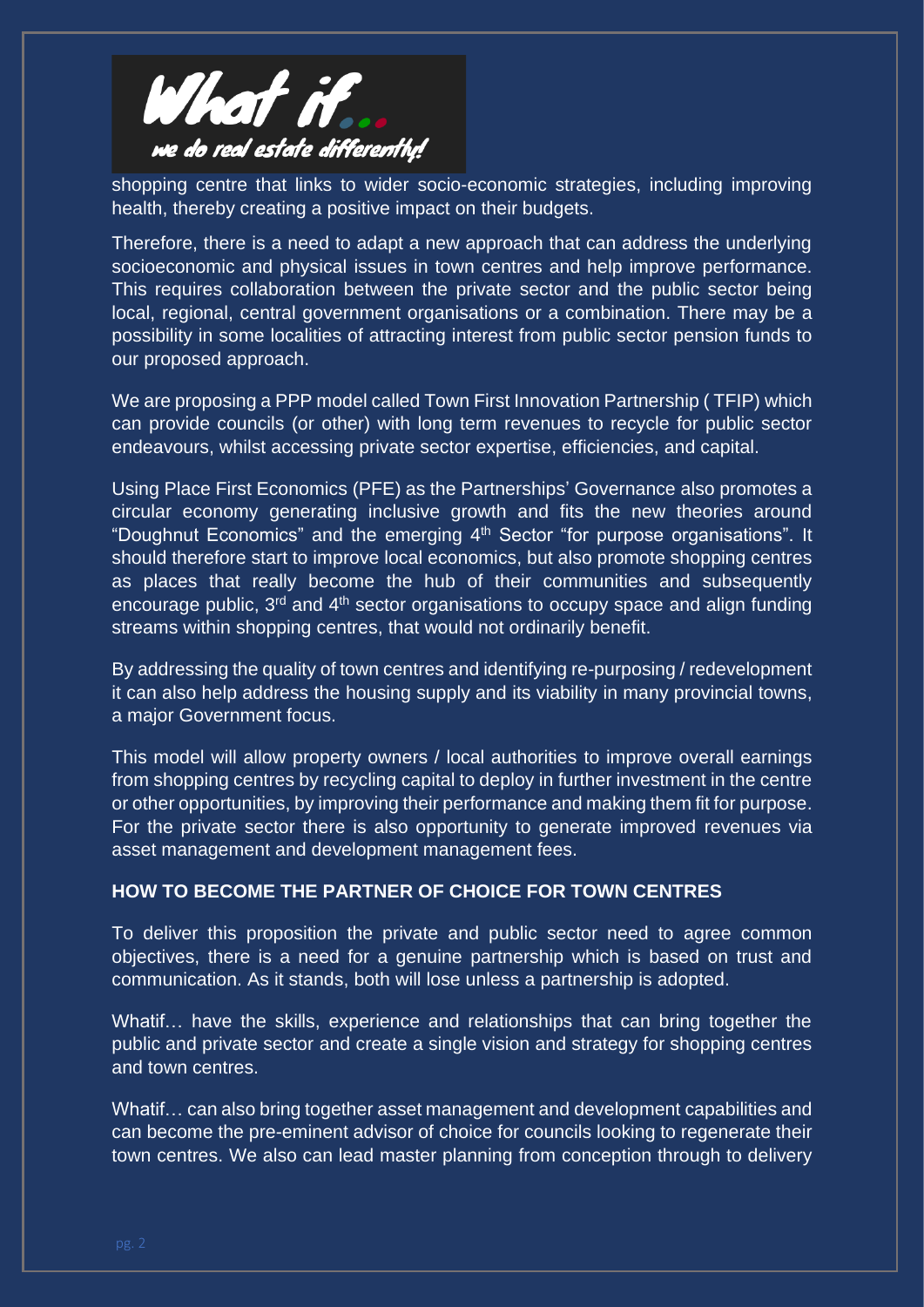

and beyond – fitting the need for long-term governance and management required for successful town centres.

Post Covid, the private sector town centre real estate is going to be under massive pressure and the unless the public sector intervenes then further decline seems inevitable. Additionally, the Government has made available the Future High Streets Fund and Towns Fund to allow for restructuring of some town centres including a reduction in retail floorspace. The public sector needs the right model and the right partner. Town centres are the heart of the community and everything connects into them including economic, health and housing strategies. The shopping centre can therefore be the catalyst to influence change beyond just the town centres and create real legacy value.

There is also plenty of evidence to suggest that the weight of private money now flowing into sustainable investing is spiralling. In 2019 \$20.6bn of new money was invested in sustainable funds which invest based on environmental, social or governance (ESG) themes. That is almost 4 times 2018 levels. More than 50% of UK investors have increased their sustainable investment over the past 5 years. It cannot be ignored. Equally, sustainable investment can help the public sector meet a range of their wider objectives. Whatif… provide a 'cultural' approach, including a brand language that fits a social conscience.

Whatif... is committed to providing a brand position for the private sector which will help broaden the investor base and be more aligned to public sector strategy. It will provide regeneration credentials which will give credibility in  $3<sup>rd</sup>$  and  $4<sup>th</sup>$  sector markets increasing / diversifying our potential occupier base.

# **WHY PLACE FIRST ECONOMICS (PFE)?**

The asset and town centre management model adopted as an industry for decades is now largely broken. A new way is needed, one that removes silo-mentality and creates a focus on collaboration across the town. It is also becoming more and more evident that the economics of growth for growths sake is wrong, creates too much social division and has recently been highlighted but not necessarily recognised, by the "levelling up "agenda of the Government.

Therefore, we have created the concept of Place First Economics that fosters a new mindset amongst stakeholders and which will create a collaborative environment in which all parts of the community can benefit, creating true socio-economic impact. This should align with the public and 3<sup>rd</sup> sector objectives and should therefore help convince decision makers in council's and other public sector bodies plus the private sector of the broader impact this can have.

If shopping centres can create genuine hubs of interaction between the private sector (commercial businesses); the public sector (including local authorities, health, and the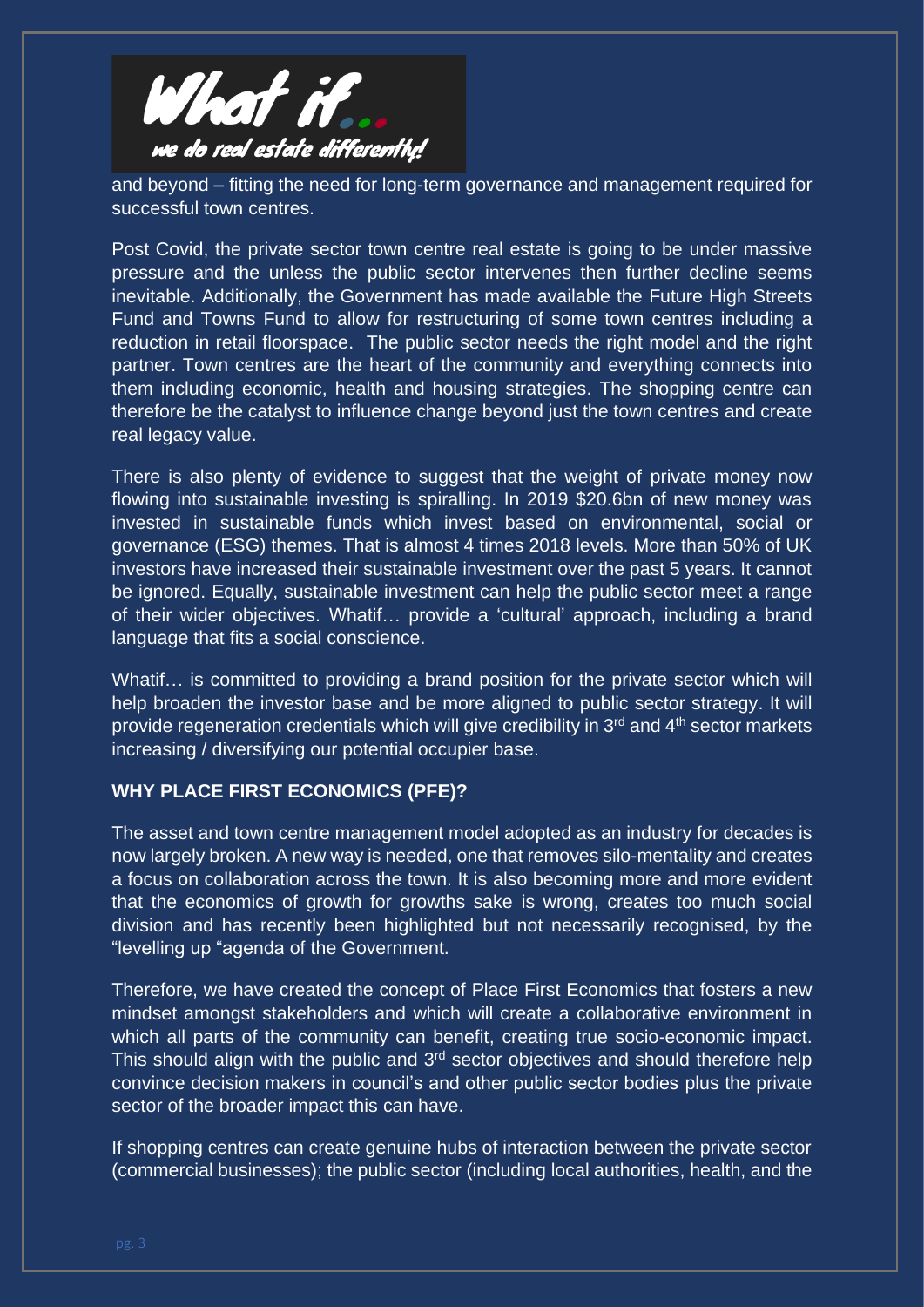

likes of DWP); and the voluntary sector they can become a major influence of change in town centres and improve local economies. There will then be benefits to the wider area of the town centre overall which can start to see growth return and a new sense of confidence that can attract viable investment such as new housing.

As retail rents have reduced over the last few years, they are also starting to become more in-line with alternative uses opening the opportunity to diversify from retail.

From the experience we have gained we believe this model provides the rationale to invest in shopping centres when otherwise it would be extremely difficult.

Entering into PPPs with councils either on no equity, low equity or a 50% allows the private sector the opportunity to once again invest in shopping centres but with broader influence in town centres, increased overall earnings and delivering real impact on local economies.

This methodology can really set shopping centres and town centres aside from competitors, being a place of opportunity and vibrancy.

## **POTENTIAL OBSTACLES**

**Private sector** - some investors will immediately be more comfortable with a **holistic** approach to sustainability — with respect to disruptive change, financial strength, environmental and social externalities and governance (also referred to as **ESG**), There is normally going to be a need to amend the general brand language to one that is more focused on the needs to foster partnership and work with communities (as opposed to one that is focussed on investor relations) if local authority partners are going to actively engage in a trusting manner. There is a need for investors and shopping centre owners to ensure that their DNA and approach is more inclusive and ensure that we appeal to a broader investor base by more sustainable investing. Critically the investor needs to ensure that they appeal to local authorities, voluntary sector, and the communities (they are the ultimate customers and without them our model dies )

Place First Economics needs to change mindset plus develop a true sense of purpose driven by local circumstances and with local partners. To succeed it needs extensive buy in from the 'Team' so from the outset should be done consultatively. It is merely a Framework which each individual place can develop to suit their own needs and objectives.

By doing this and by demonstrating that we have the ultimate way of regenerating town centres for the future then we can bring the private sector, public sector and communities together more easily to buy into this mindset. This means that public sector investing in shopping centres is truly the best way to help their communities (whom they represent), the private sector will then get acceptable return, some of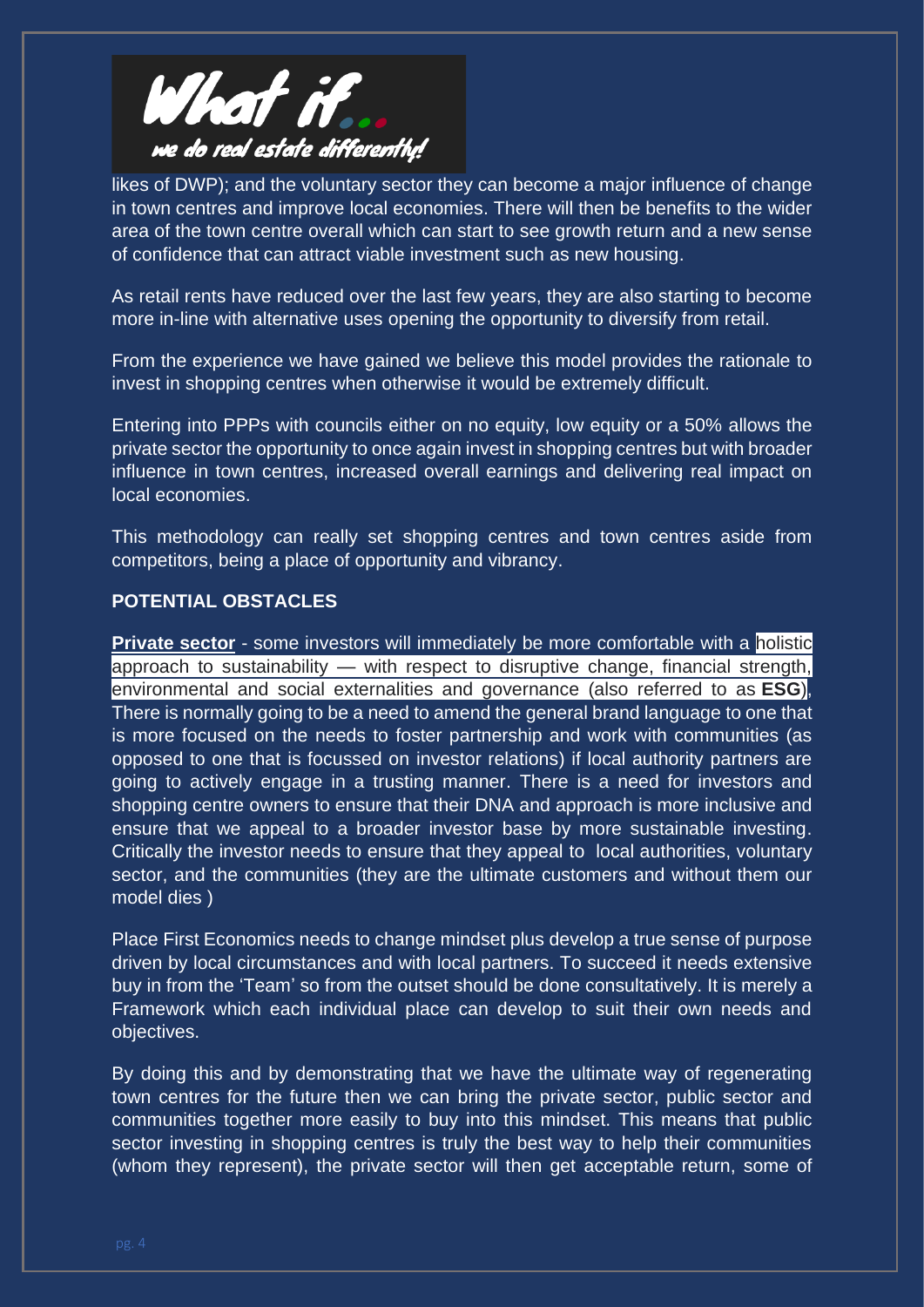

which needs to be re-invested back into the centre, thus helping develop the asset in a sustainable way.

**Public sector** – co-investing with shopping centre owners in assets that are seen as declining could be seen as a high-risk investment, especially as these centres may have seen little investment for many years.

Developing a trusting relationship with the private sector can be very challenging as many investors have historically looked for exit strategies after making a profit as quickly as possible and not proved to be sustainable partners. Investors have not always been open and cooperative.

However, the future looks bleak for many shopping centres and their host town centres. For most local authorities these centres should symbolise the vibrancy and vitality of their communities and host many other major attributes, such as cultural venues, civic society, and public transport infrastructure. Unless the local authority pro-actively engages and invests in its own area then it seems unlikely that there will be any meaningful and sustainable investment in the future of town centres. The opportunity, where appropriate, of FHSF or Towns Fund should not be used to delay decline but as a catalyst for long term change.

If the local authority invests its own resources by itself, it is immediately going to be at a reduced level to what a PPP could realise and will not benefit from the expertise that the private sector can bring.

One particular benefit to local authorities (and the private sector) is to be able to pool asset management resources, such as security, cleansing, marketing etc and thus gain efficiencies.

**Voluntary sector and other public sector bodies** – these organisations are as important in the local community as the local authority. Place First Economics is based on seeing wider socio-economic benefits impacting on much wider communities. Being directly involved in the future of shopping centres can ensure that these sectors are seen at the heart of their communities. They are key stakeholders and will benefit by being seen at the hub of their communities and for being collaborative in their culture. It can benefit their objectives by having enhanced profile and presence.

## *This is truly win win win for all involved.*

## **RESOURCE**

There will be a need to resource the development of sustainable strategies for the future of shopping centres involving the main parties. An important aspect of this is to ensure that asset management commitments and resources are captured as part of any approach (see above).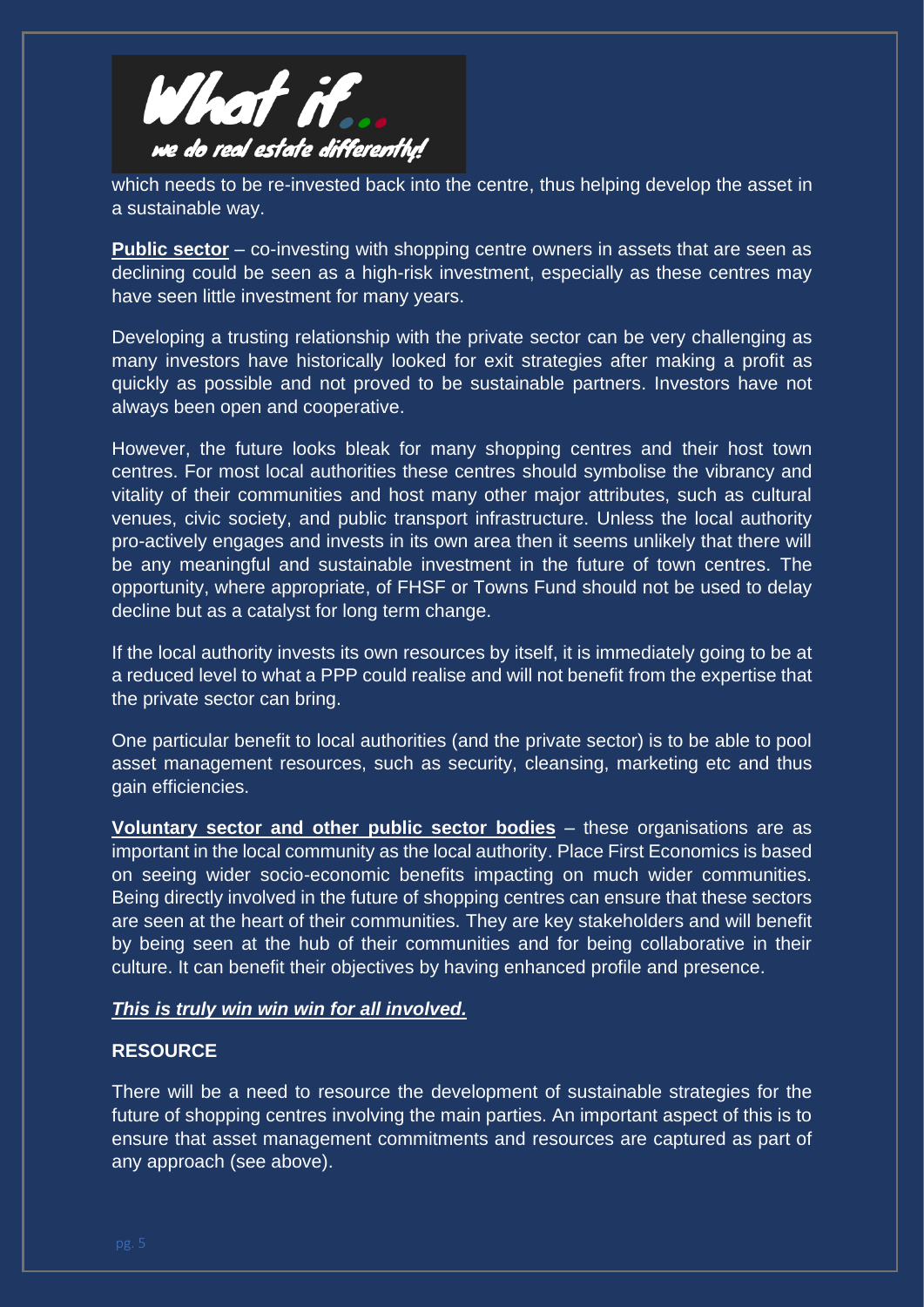

It is important for success, that all major parties involved in setting the vision / plan for the shopping centre / town centre, buy into the process at the outset. This will need genuine time and commitment and should build on community and business surveys and capture the energy of those who are currently not 'invested in' the town centre.

The starting position is that all partners agree that the best way to reposition a shopping centre is using PFE through PPPs. If this can be achieved early, then results can be delivered more quickly.

In respect of the governance for developing the vision and plan for a centre we propose that there is a need to create a core Partnership Team that helps to develop and then deliver the overarching Framework plan, the financial modelling, and the delivery mechanisms. This will normally include the local authority and shopping centre owners. This should be done in conjunction with the asset management functions. It is important that there are mechanisms in place to capture the wider objectives of local authority, other public sector bodies and voluntary sector. The key players at the local authority may need to be pro-active in ensuring that other partners genuinely engage with the process at a senior level. Having champions for the process in the local authority is likely to be critical at senior officer and political levels.

Such a vision and strategy should then be developed into an Asset Plan and will set clear and meaningful targets e.g. the repurposing/reduction of retail floorspace, introduction of other more diverse uses or redevelopment e.g. residential, investment and increasing patronage. This process can integrate and enhance the One Public Estate approach.

Whatif… Core Team will be Paul Wright and Kevin Parkes and we will be supplemented with further expertise, including Whatif… Affiliates according to local circumstances and requirements.

## **DELIVERY**

We can produce Asset Plans to suit the most challenged centres.

*Timescale* – we see PFE as being dynamic. Once an action plan has been developed then we propose that local ownership / governance arrangements are put in place to manage progress, evaluate implementation, and evolve revisions to the action plan.

*Procurement* – the creation of a PPP from a public sector procurement perspective should be achievable without the need for a competitive tender. Each local authority should take early advice on the matter.

A visual representation (CGI's) of the proposals backed up by a narrative with PFE in its DNA, will be the most compelling and clearly understood tool for communities, businesses, councillors, officers, and partners. Worst case this should not be wasted